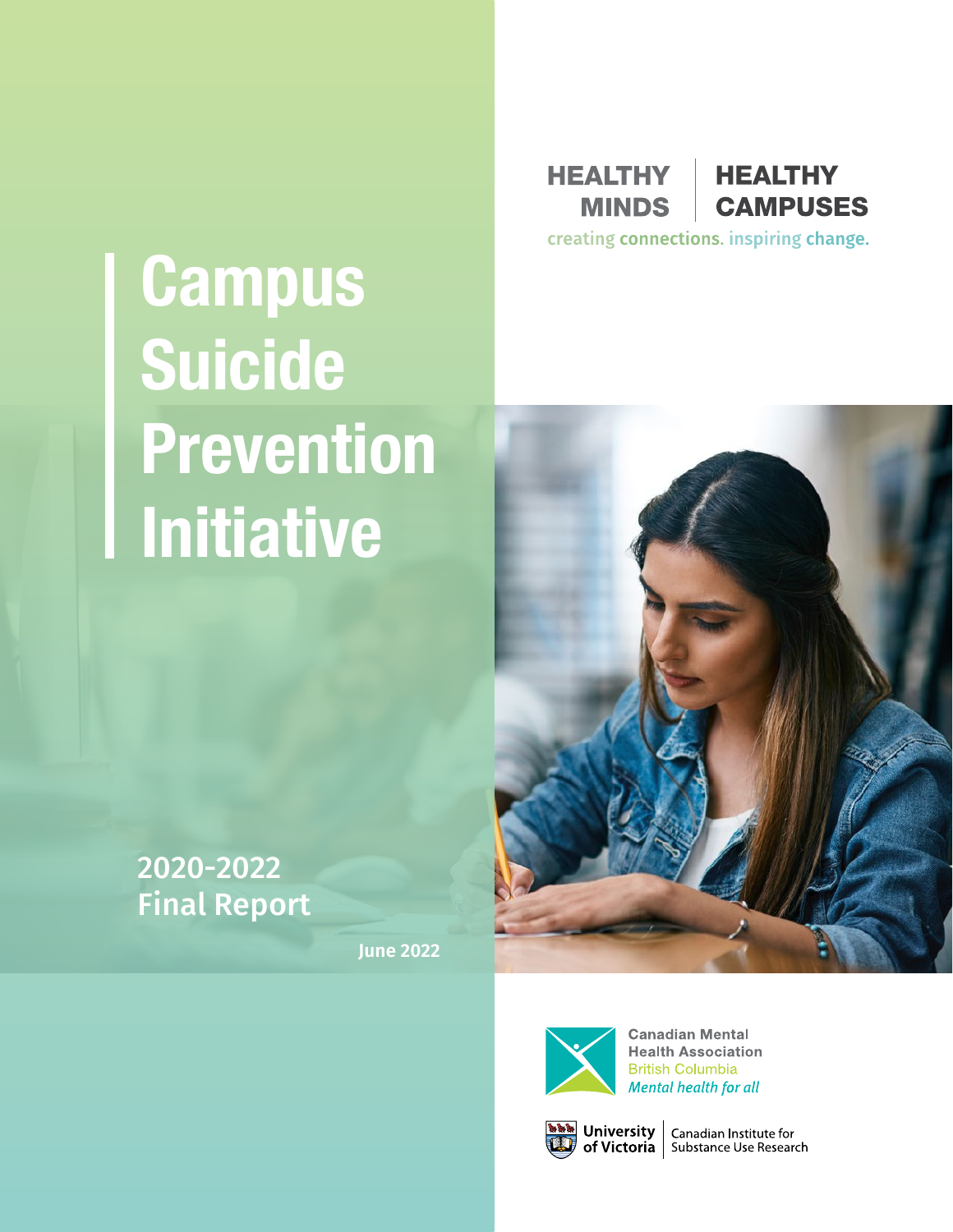# 1. Introduction

In December 2020, the Canadian Mental Health Association's BC Division (CMHA BC), in partnership with BC's Ministry of Mental Health and Addictions (MMHA), invited publicly-funded post-secondary institutions (PSIs) in BC to submit proposals regarding engagement in campus suicide prevention initiatives focused on student populations. The overall goal of this project was to improve the mental health literacy and wellbeing of campus communities. The Healthy Minds | Healthy Campuses (HM|HC) Support Team at CMHA BC and the Canadian Institute for Substance Use Research (CISUR) provided stewardship and on-demand technical assistance to support post-secondary institutions with their initiatives throughout the duration of the grant project.





# 2. Project Goal

The intent of this project was to enhance the mental health and well-being capacity of PSIs in developing and implementing new or expanded campus suicide prevention frameworks and strategies with assistance from the HM|HC community of practice network. To achieve that, the post-secondary institutions used some or all of the following strategies:

- environmental scans to identify needs and opportunities
- collective campus learning
- increased access to educational opportunities and clinical services
- collaboration across departments, with other campuses, and external partners
- relationship building
- community building
- expanding the network of care around students and community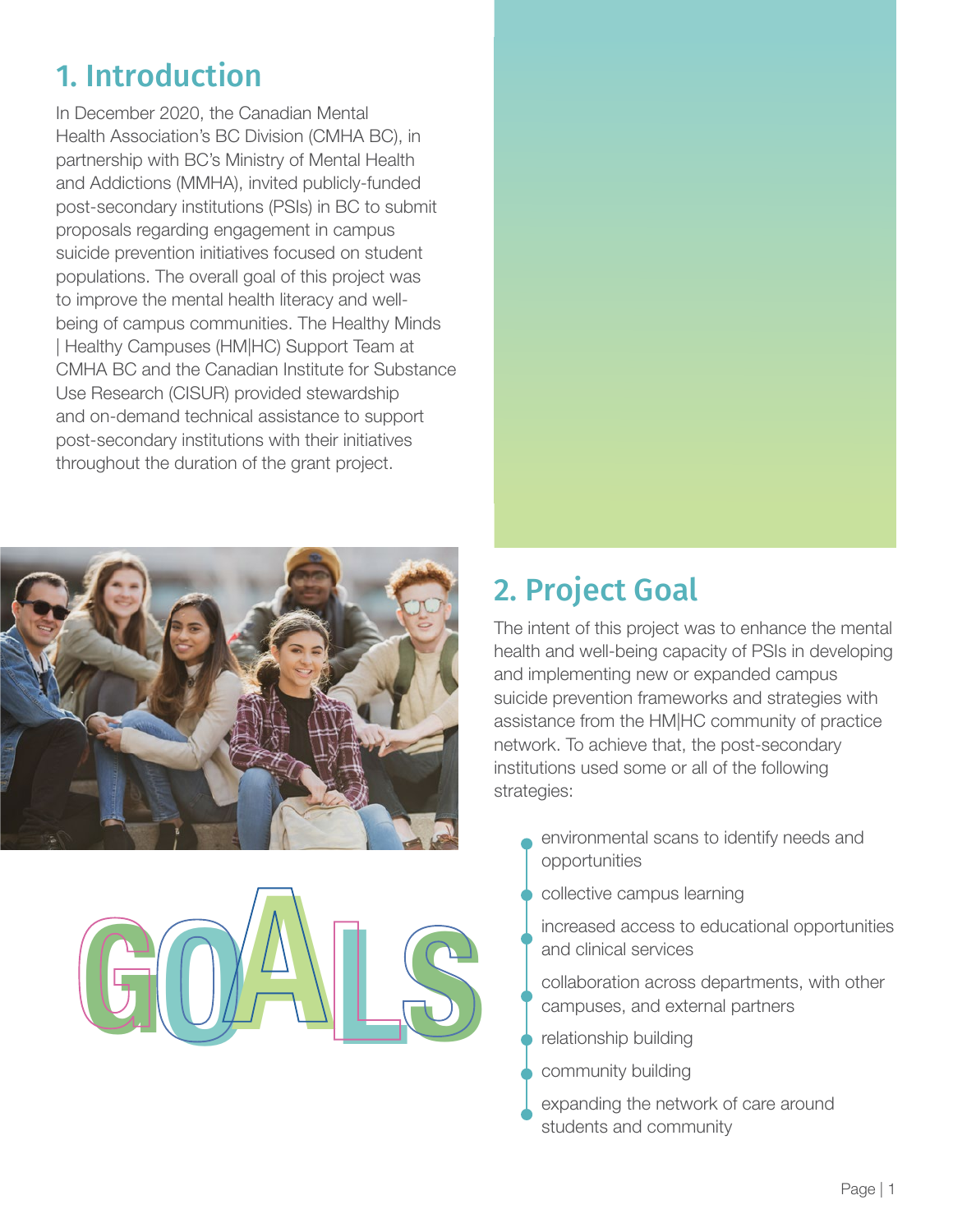# 3. Background

#### 3.1. Context and timeline

The Campus Suicide Prevention initiative began formally in December 2020 when CMHA BC sent out a notice of funding to all 25 public PSIs in British Columbia through the HM|HC e-newsletter and the BC Council of Senior Student Affairs Leaders mailing list. CMHA BC created the application form and Granting Guidelines which went out with the funding notice.

HM|HC provided stewardship and on-demand technical assistance to support institutional initiatives throughout the duration of the grant project. The following is a summary of support provided:

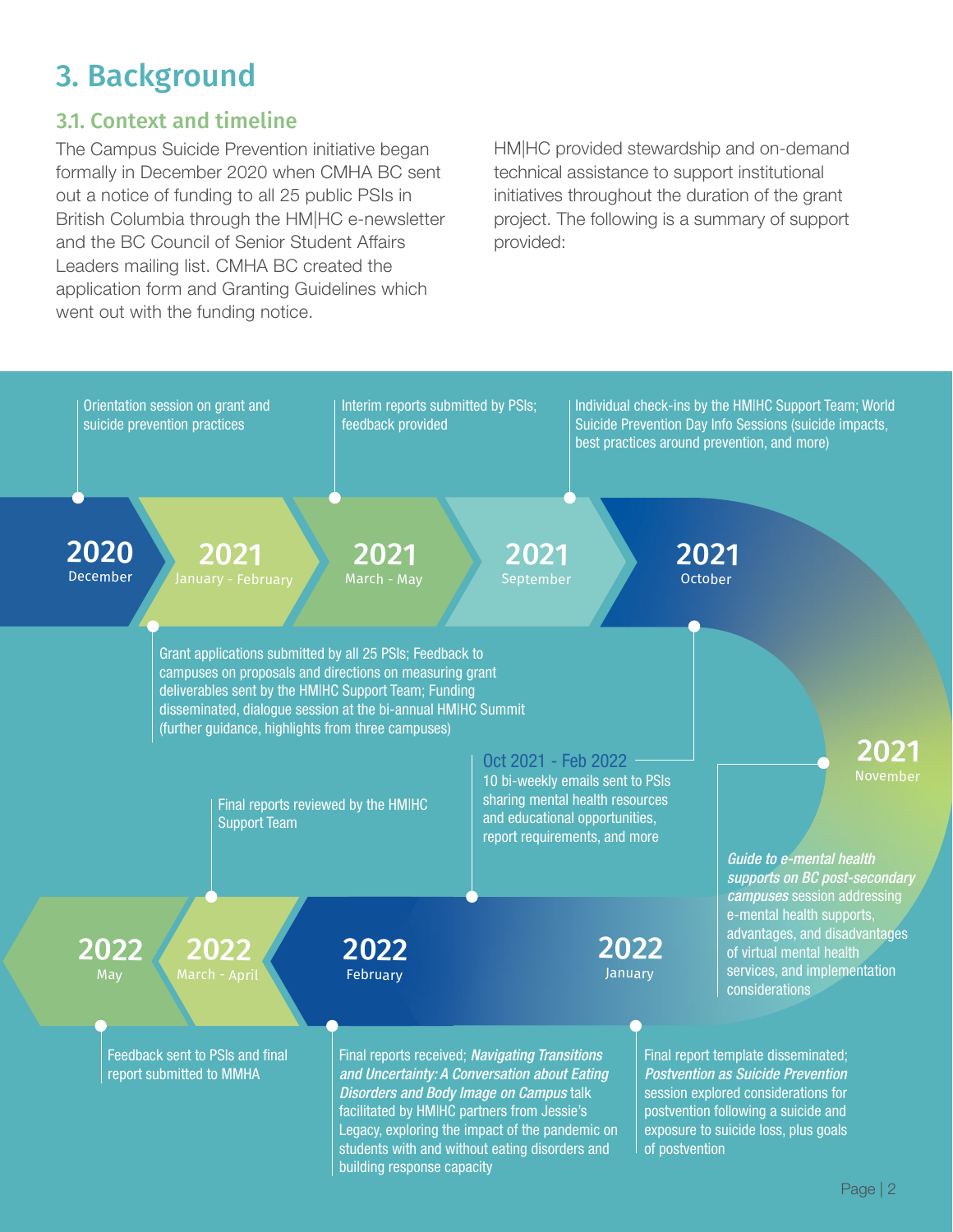



#### 3.2. Reassessments

Due to unforeseen circumstances, in particular the COVID-19 pandemic, some PSIs had to postpone or cancel their initial plans. They communicated the delay in their timelines to our team and requested extensions. Out of 25 PSIs involved in the project, 13 requested an extension, budget adjustment, or both due to delays in programming and use of funds. Some of the reasons for an extension and budget adjustment included:

various public health orders

staff turnover

climate disasters (e.g., campus closure because of flooding or heavy snow)

For those requesting extensions, addendums were made and signed by both CMHA BC and the PSI for the extended period. New project end dates were provided for the PSIs. The deliverables remained the same as outlined in Schedule A in their initial contract. An addendum or update to the final report was requested for submission 30 days after the extension deadline. The extensions varied from 3 months to 10 months (new due dates: May 31 to December 31, 2022).

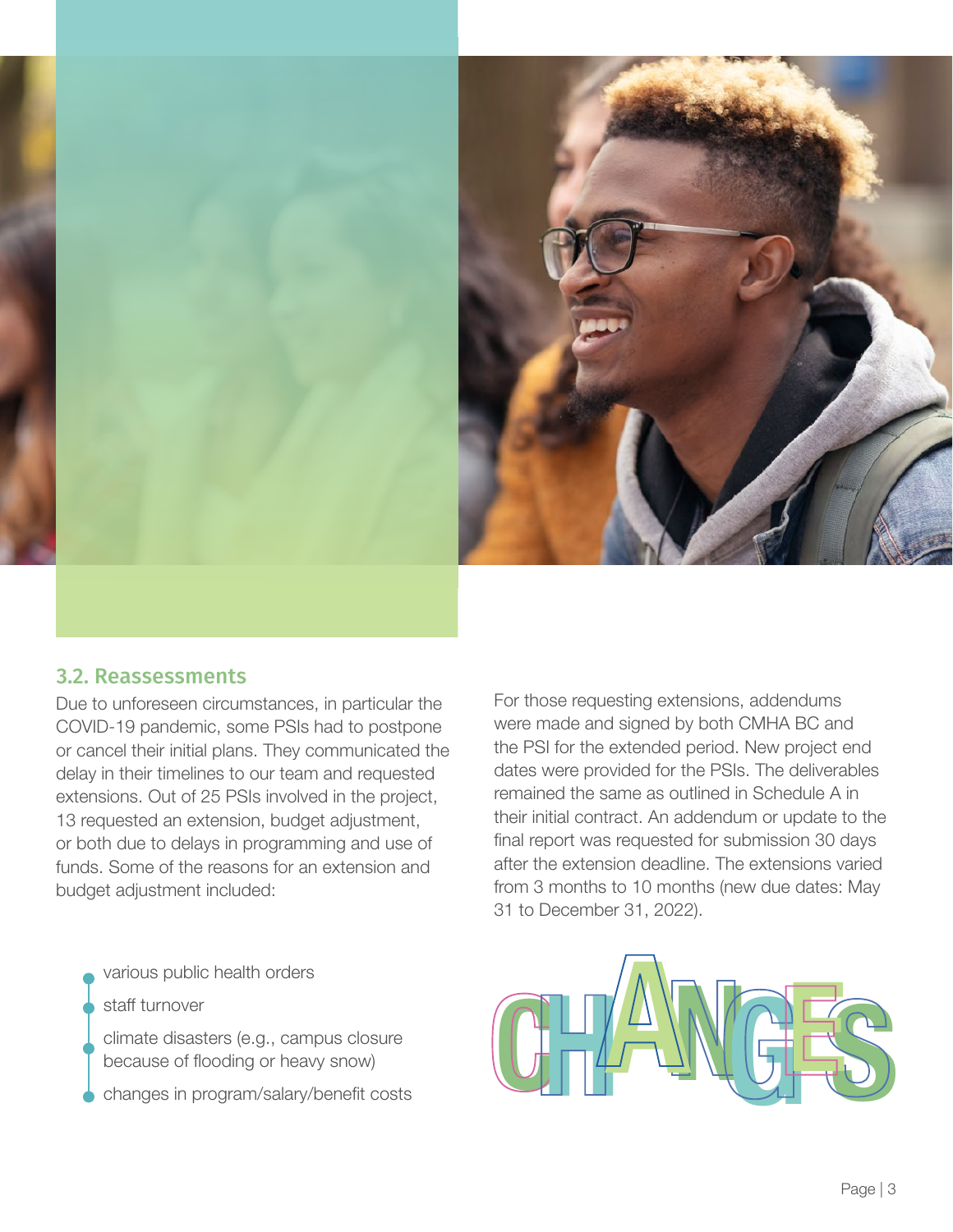# 4. Project Description

#### 4.1. Key activities and engagement strategies

All PSIs provided educational opportunities and training activities for students and staff to raise mental health and, in particular, suicide awareness. Some of these activities included the development of their own mental wellness programs, curricula, frameworks or guides, and other supporting materials. Key activities are detailed below:

#### **Preliminary activities**

- environmental scans
- reviewing mental health/suicide awareness literature
- implementing needs assessments
- reviewing mental health policies
- creating committees and steering groups



#### **Educational opportunities/ intervention programs**

- workshops, webinars, and educational programs such as Thriving in Action (resilience program), Talk to Me (connection program), The Inquiring Mind, Peer Mentorship Program, Naloxone training, Supporting Survivors, Consent and Sexual Violence
- online or face-to-face courses such as the LivingWorks suite of courses: Start, safeTALK, ASIST, suicide to Hope
- mental health consultations
- health promotion videos
- Wellness Lounge (physical space dedicated to connection and wellness)
- regular self-care sessions
- weekday food/cooking program
- therapy dogs
- peer-led student projects

" As an individual with mental health problems, I am happy to see there are trainings to reduce stigma and assist to see there are trainings to reduce stigma and assist<br>with knowledge and skills to assist a diverse workforce.

~Student reflection on Mental Health First Aid training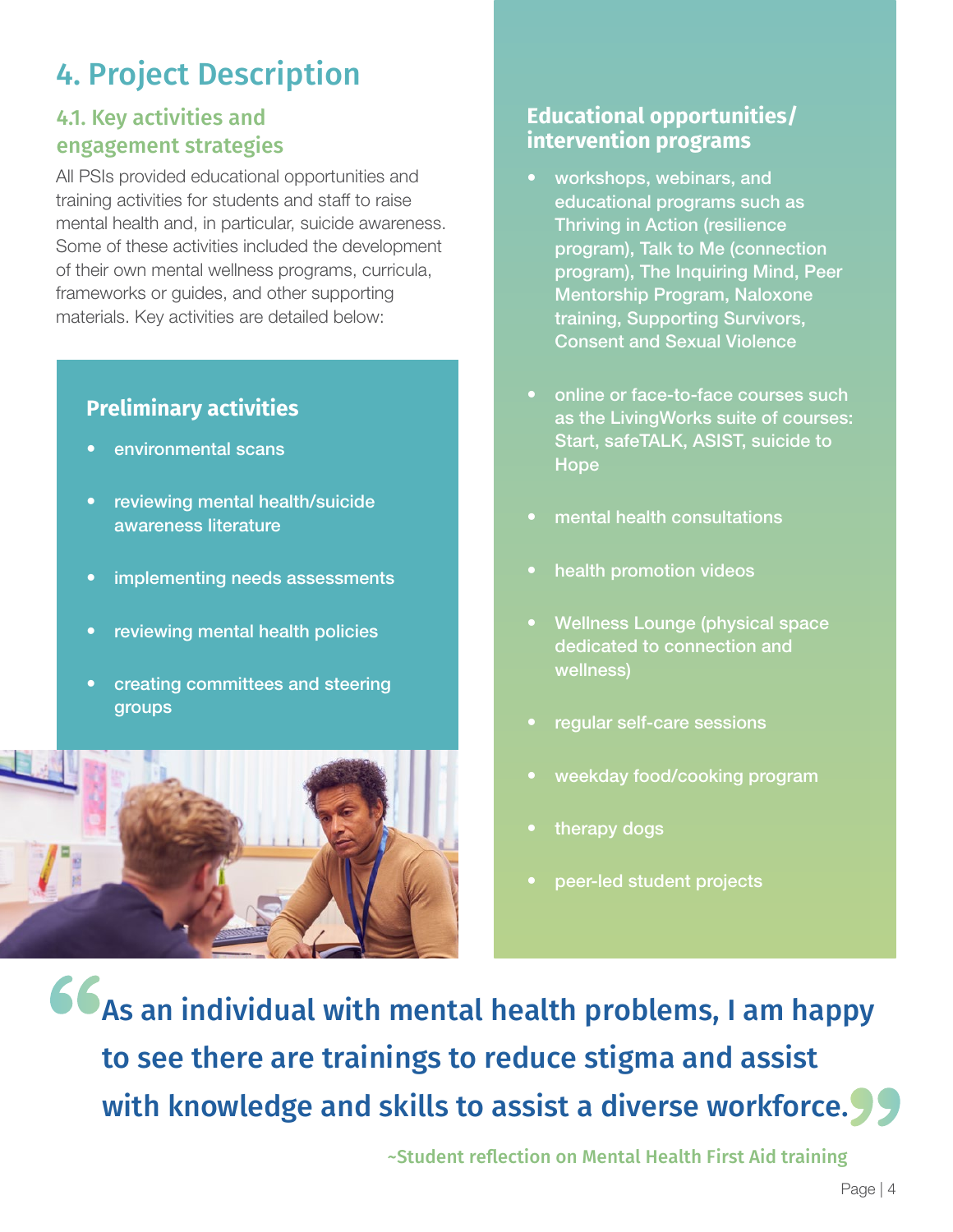- education & screening days such as those supported by Beyond the **Blues**
- movies/poetry for mental health (for reducing stigma, raising awareness)
- pop-up wellness events
- campaigns to challenge/reduce stigma
- mental health and suicide information tables
- lunch-and-learns, routine therapy, food giveaways, a Mobile Wellness Booth, LaunchPad videos, dinner basket conversations, etc.



## **Operational activities**

- wellness webpages
- psychotherapy groups

### **Events Exercise 2.2. Sustainability**

While PSIs expressed a desire for multi-year funding to allow for a more sustainable support for staff and students, they strived to create sustainability or legacy resources and build capacity and continue momentum of activities through the following strategies:

- **O** ongoing offering of training resources developing a mental health and wellness framework or curriculum that would contribute to culture change
	- developing assets that allow for low- or nocost update and reproduction
	- creating digital resources on suicide prevention and awareness for long-term use
	- incorporating lessons learned and feedback received into their mental health strategy and framework
- operating a train-the-trainer program
- creating handover documents to make note of planning, strategies, execution, and feedback to assist future planning

## 4.3. Project approaches

The approaches used by the 25 PSIs included holistic, multi-disciplinary, culturally-sensitive, trauma-informed, and evidence-based strategies with attentiveness to different vulnerable subpopulations such as Indigenous peoples, LGBTQ+, BIPOC, international students, and those with lived or living experiences of mental health and substance use challenges. The PSIs also utilized means that would critically implement frameworks and policies that follow Equity, Diversity and Inclusion principles in their programming. Most campuses addressed both mental health and substance use considerations, some with special attention to exploring connections between substance use and suicide risk, addressing/ reducing stigma, providing resources around harm reduction and safe substance use, and supporting those in recovery.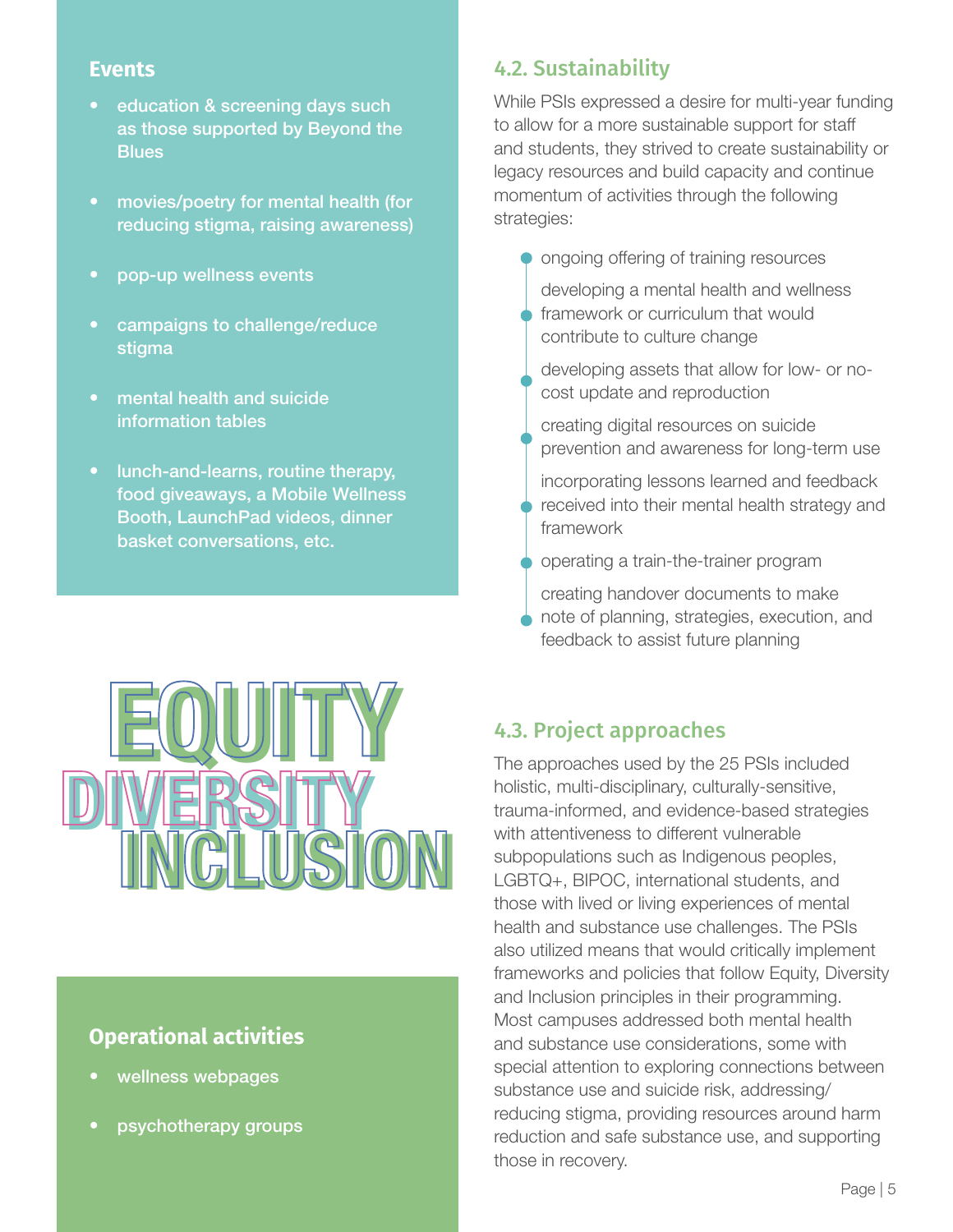# 5. Results

#### 5.1. Partnerships

The PSIs involved in the project utilized a collaborative approach and worked with various internal or external stakeholders to inform, develop, and activate various suicide prevention activities. Their collaborations took the following forms:

#### Intra-institutional Partnerships

Within each campus, multiple departments collaborated to support project initiatives and to represent diverse voices. These departments included but were not limited to: Faculty, administrative staff, Student Associations, Counselling Services, medical centers, safety & security, student housing, Human Resources, First Nations Center/Indigenous services, etc.

Some intra-institutional collaboration amongst departments and divisions led to the development or update of their mental health curriculum or framework, and a launch of more inclusive, culturally competent, trauma-informed, and evidence-based initiatives. The goal of such collaborations was to increase awareness of suicide intervention and mental health strategies among faculty, staff, and students, as well as the creation of small grants for multi-disciplinary, cross-departmental initiatives (e.g., CARE grants: Compassion-Accessibility-Resilience-Engagement)

#### Inter-institutional Partnerships

- 12 campus communities partnered in the development of five digital assets
- Three campus communities partnered and offered three training workshops together and will offer more in the future
- One campus recovery training program (RATC: Recovery Ally Training Curriculum) is being recognized both nationally and internationally, with requests from universities and colleges across Canada, the United States, and the United Kingdom

#### External Partnerships

Some campuses reached beyond their internal resources and collaborated with external community or corporate partners (e.g., Mental Health Commission of Canada, CMHA BC, Bell Canada) to deliver educational programs and events such as: safeTALK training, ASIST suicide prevention training, Mental Health First Aid, the Inquiring Mind, Living Life To The Full, Beyond the Blues, End Stigma Campaign, Naloxone trainings, and Bell Let's Talk Day.

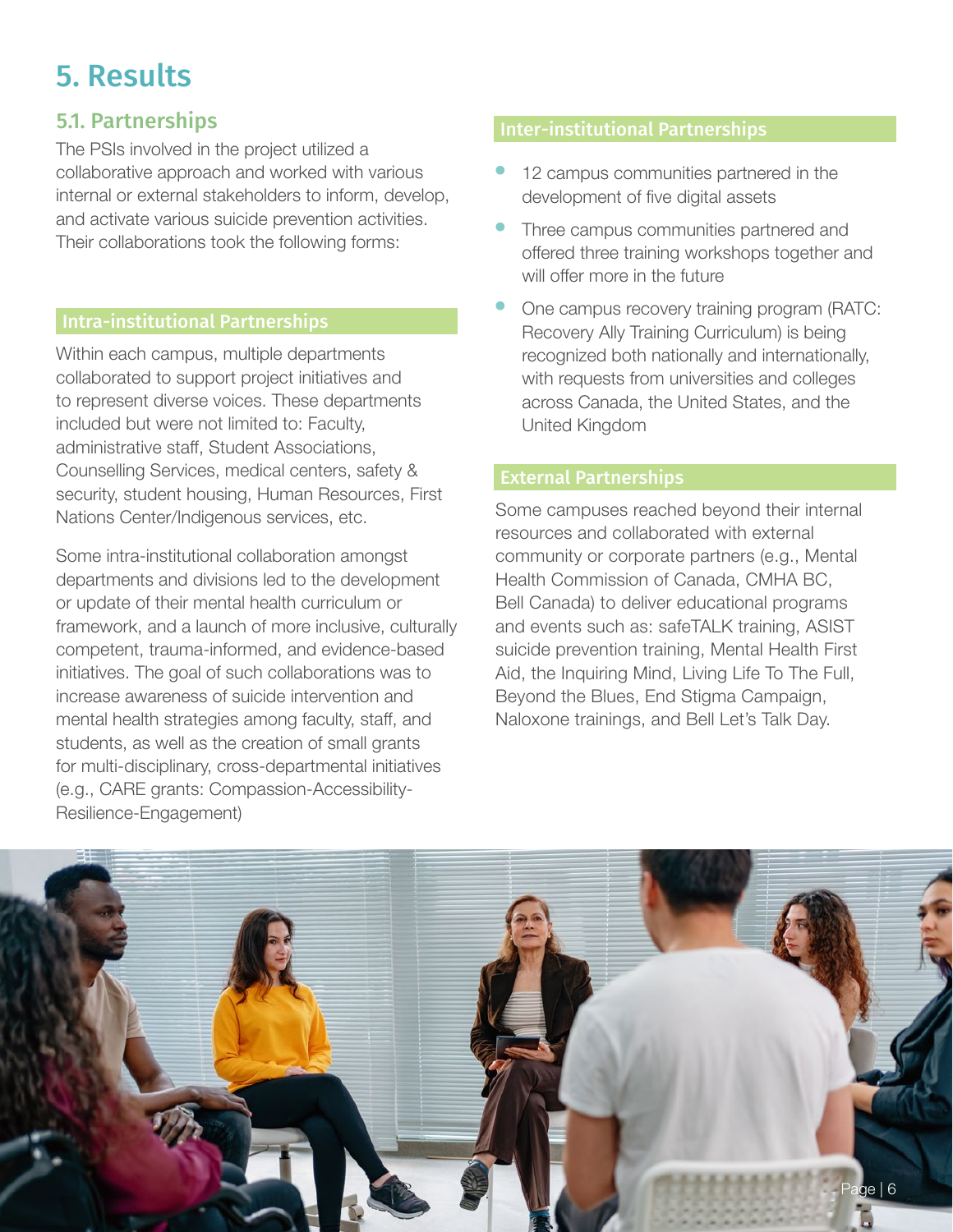#### 5.2. Outcomes

The PSIs involved in the project worked diligently to make progress toward the expected project deliverables despite pandemic-related challenges. They reported some or all of the following outcomes:

#### Immediate Outcomes

- Increased engagement, collaboration, and knowledge sharing among campus community members within and across different departments, as well as beyond campuses (e.g., offering CARE mini-grants, running workshops together)
- Increased opportunities for reflection on and re-evaluation of mental health programs/ curricula for more equitable representation and implementation
- Enhanced opportunities for campus community members to be heard with a strong focus on student voice and leadership, especially marginalized and other often neglected groups (e.g., increased contribution from Indigenous members)
- Increased personnel involvement and meaningful employment (and volunteer) opportunities for students and others

#### Intermediate Outcomes

- Strengthened capacity to support conversations related to mental health, and in particular the difficult topic of suicide
- Increased development of trauma-informed, culturally sensitive, and evidence-informed resources
- Broader availability and access to support and resources for campus community members
- Increased awareness of mental health and substance use challenges as well as helpseeking behaviours among campus community members

#### Long-term Outcomes

While the project period was too short to see longterm impacts, there are indications that the project laid a foundation for sustained mental health/ suicide awareness within campus communities and beyond, including:

- Increased opportunities to advance systematic changes related to improving mental health and well-being, especially among equity deserving student groups
- Reduced risk-taking behaviours associated with mental health challenges among target populations
- Reduced stigma associated with mental health and substance use challenges
- Increased community access and use of trauma-informed, culturally sensitive, and evidence-informed resources

 I feel privileged to be involved in this conversation and feel it is vitally important to show up for people as a first and foremost in all of the work that we do. I am excited by the opportunity to share the knowledge I gained today with my colleagues and to incorporate my learnings into conversations that I have. Incorporating awareness and allyship as a fundamental building block within our work is key to supporting the type of employer we would hope to be and that I would have. Incorporating awareness a<br>fundamental building block within our work is key to supporting the ty<br>would hope to be and that I would hope to work for. Thank you.

~ A participant in a training program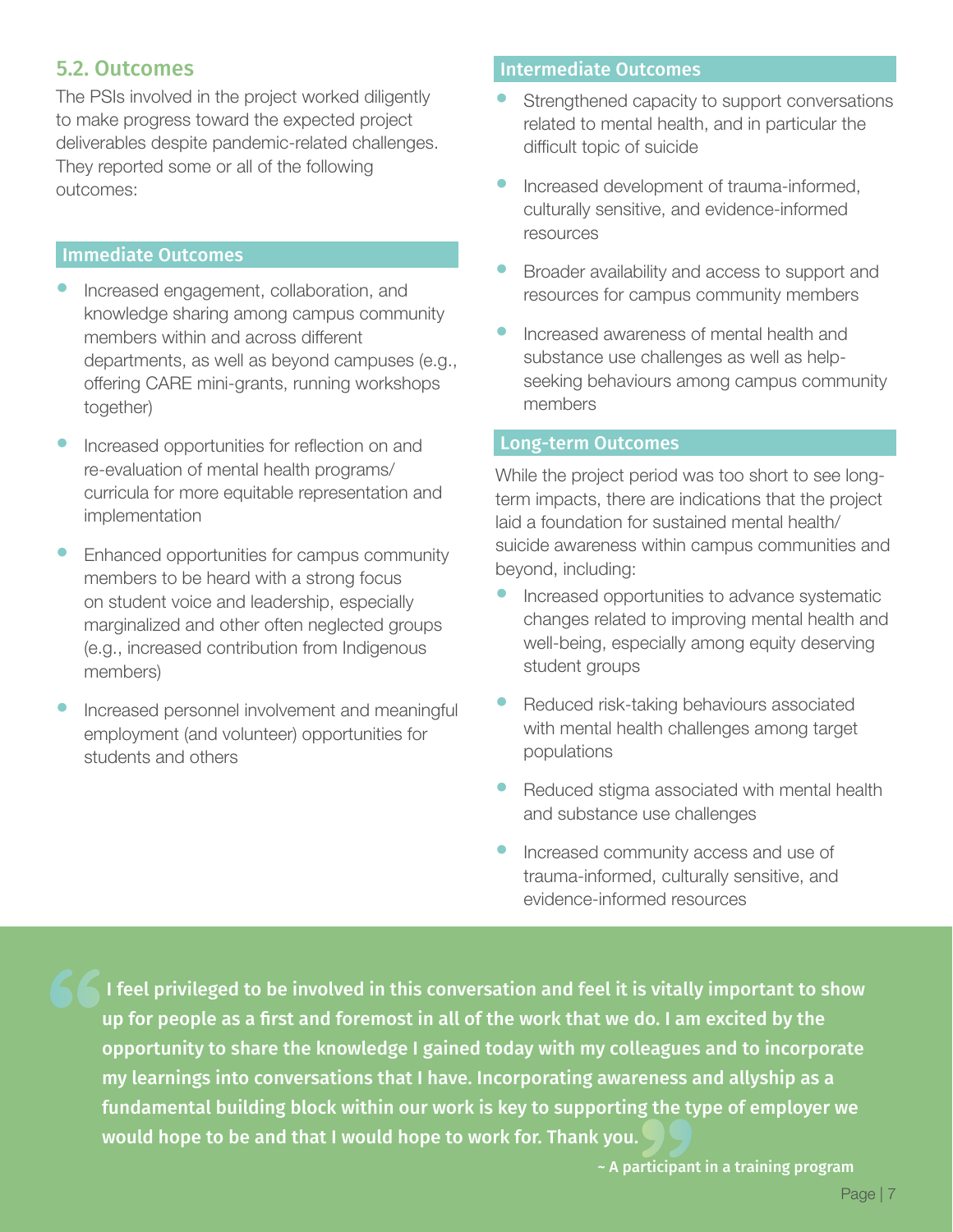

**66** I just wanted to remind all you ambassadors how appreciated you are and loved you are. [PSI name] is so lucky to have such individuals who care about the community so much. Keep doing all you do. It's amazing to see you all shine and being here has really helped<br>me. I am so blessed to be part of this team. A team that cares for others and wants to bu<br>great connections! me. I am so blessed to be part of this team. A team that cares for others and wants to build

~ A student ambassador's note left for fellow team members

#### Unintended Outcomes

- Varied COVID-19 restrictions including limited engagement and in-person participation, difficulty navigating the changing landscape of Public Health Orders, unanticipated changes and delays in implementing programs and activities, limited human resources, increased personnel transitions, significant staff turnover, Zoom fatigue, a sense of exhaustion and hesitation to participate in emotionally heavy online training programs and/or providing feedback, low capacity to reach groups equitably, particularly distance or virtual learners
- One-time nature of this funding and finite budget resulted in limited collaboration (e.g., on videos) and reduced capacity to bring in consultants and keep the well-being specialist contractors continually occupied
- Limited time to get projects fully operational
- Encountering stigma about suicide and selfharm, mental health conversations, and helpseeking behaviours
- Limited capacity to evaluate the effectiveness of programming and to support more robust assessment of initiatives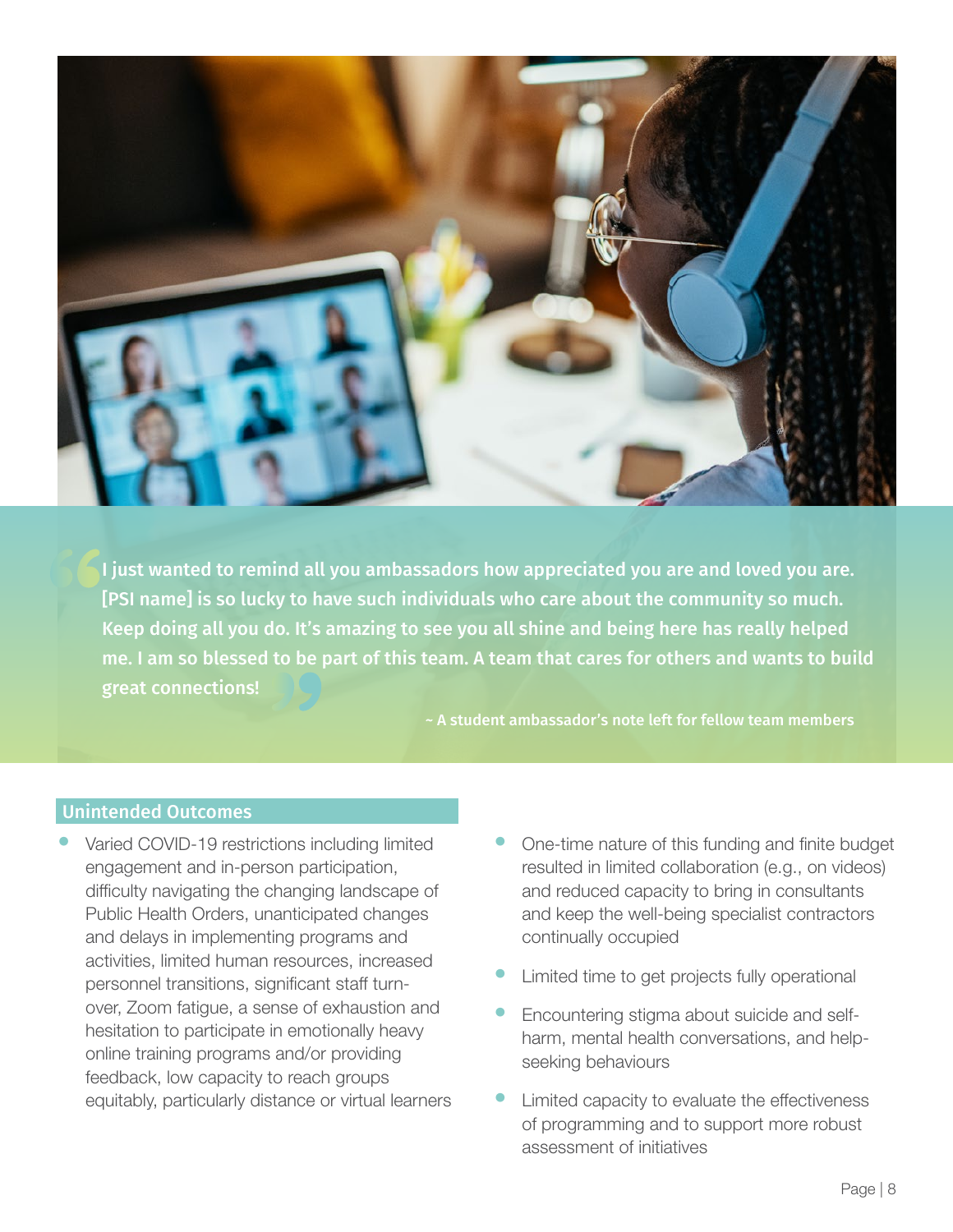#### 5.3. Insights

## \$1,250,000

in campus suicide prevention funding dispersed

> 25 post-secondary institutions engaged

7,000+ PSI members participated in workshops and events

37 temporary and

**20** ongoing jobs created/ supported on BC campuses

 ${\bf 12}$  campuses worked collaboratively and created

**5** videos together

500+ workshops and events were held – some ongoing

> All services and supports free of charge

#### **Resources**

Various materials were created to support the mental health of students and staff, including: mental health frameworks, digital assets, literature reviews on mental health and suicidality, curriculum maps, promotional materials, workshops and training resources with supporting materials (t, facilitator guide, workbooks, slides, handouts), support guides, videos, peer mentor handbooks, suicide prevention resource booklets, and newsletter content.

The training helped me realize that it can be harmful to ask someone to drink alcohol or consume weed. It made me realize how some actions that might seem 'nice' can actually be harmful to a person in recovery and something to be mindful of whenever engaging in such activity.

~ A participant in RATC training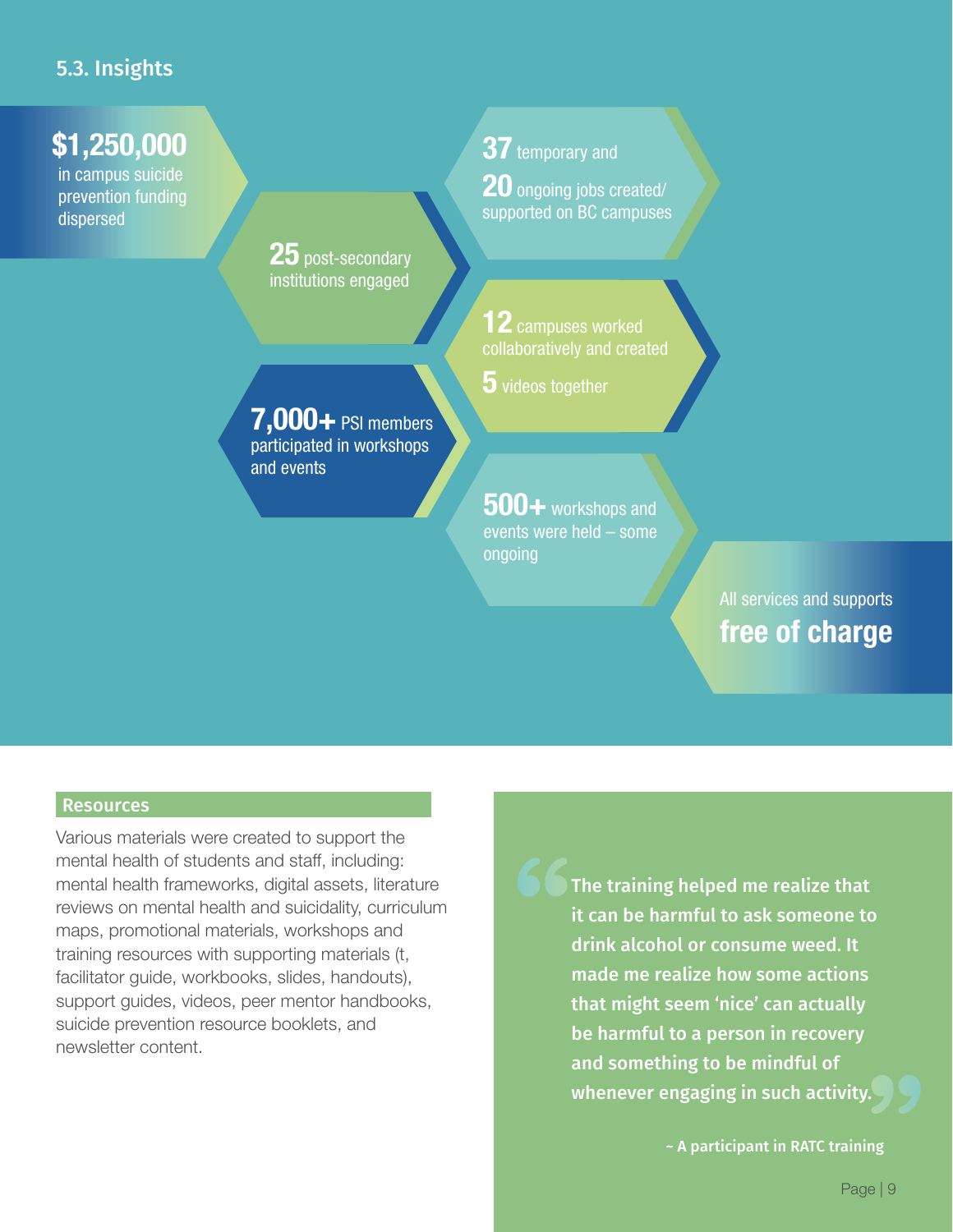With the receipt of this grant, 12 PSIs pooled funds together and collectively engaged in creating digital assets. A steering committee and working group were formed with a commitment to use a culturally-grounded, accessible, intersectional, and trauma-informed approach. Terms of reference were created to formalize this commitment and to ensure that the resources created would invite critical reflection, encourage collective conversation, and inspire intentionality around social responsibility.

Three Public Service Announcements (PSAs) and two shorter versions were created. [These five videos](https://healthycampuses.ca/our-projects/campus-suicide-prevention/) are intended to promote: a) awareness of mental health and substance use challenges and b) help-seeking behaviours. Longer videos (about five minutes) are meant to be used for mental health/suicide prevention training sessions, workshops, or meetings. Shorter versions (under a minute) are meant for web or social media. The videos are generic versions where each campus can customize them to their PSI, at their own cost. Videos are made more accessible through captioning.

 $\begin{array}{c}\n66 \\
\hline\n6 \\
1 \\
\hline\n1 \\
3\n\end{array}$ Collaborating with the post-secondary representatives around our Digital Media Initiative has been both fascinating and rewarding. While each of us works within a unique and distinct postsecondary organization - the shared commitment and passion for supporting student wellness, mental health, and suicide prevention was refreshing and meaningful to experience. I look forward to sharing the resources created in order to continue to sustain and support<br>student health, safety, and wellness for<br>our learners, faculty, and staff. student health, safety, and wellness for

#### Digital assets Workshops, events, and webinars

The workshops, webinars, and events held by the campuses included diverse offerings such as: Employee Training Workshops on student wellness, EDI and cultural exchange events, End Stigma Campaigns, Men's Circle, Forest Therapy Walk, Snacks and Chats, Dinner and Dialogue, Dinner Basket Conversations, and Wellness Kitchen in which hot meals and snacks were made with and handed out to students. The workshops and events used a hybrid option of online and in-person that covered the topics of mental health, substance use, suicide prevention and awareness, academic supports, Indigenous cultural supports, and health and wellness.

#### Total number of workshops and events: 500+, with some ongoing

Total number of participants: 7,000+

#### Participants and groups that benefited from the initiative

Campuses reported implementing their educational programs and events without specifically tailoring them to a population subgroup. Most did not collect specific demographic data in order to create safe and accessible spaces, other than attendance numbers, for privacy and human rights reasons. However, all campuses had opportunities open for all various subgroups and sought to have specific consultations with these groups, ensuring their representation on various committees.

#### Honoraria

Several PSIs offered more than 80 honoraria to the following groups for the services they provided:

Students as ambassadors; Wellness Peer Volunteers; Thriving in Action student leads; Student Wellness Promoters; youth from the Shq'apthut Summer Camp; training guest speakers; contracted consultants and technology experts; those in contracted services, student advisory members; Elders; knowledge keepers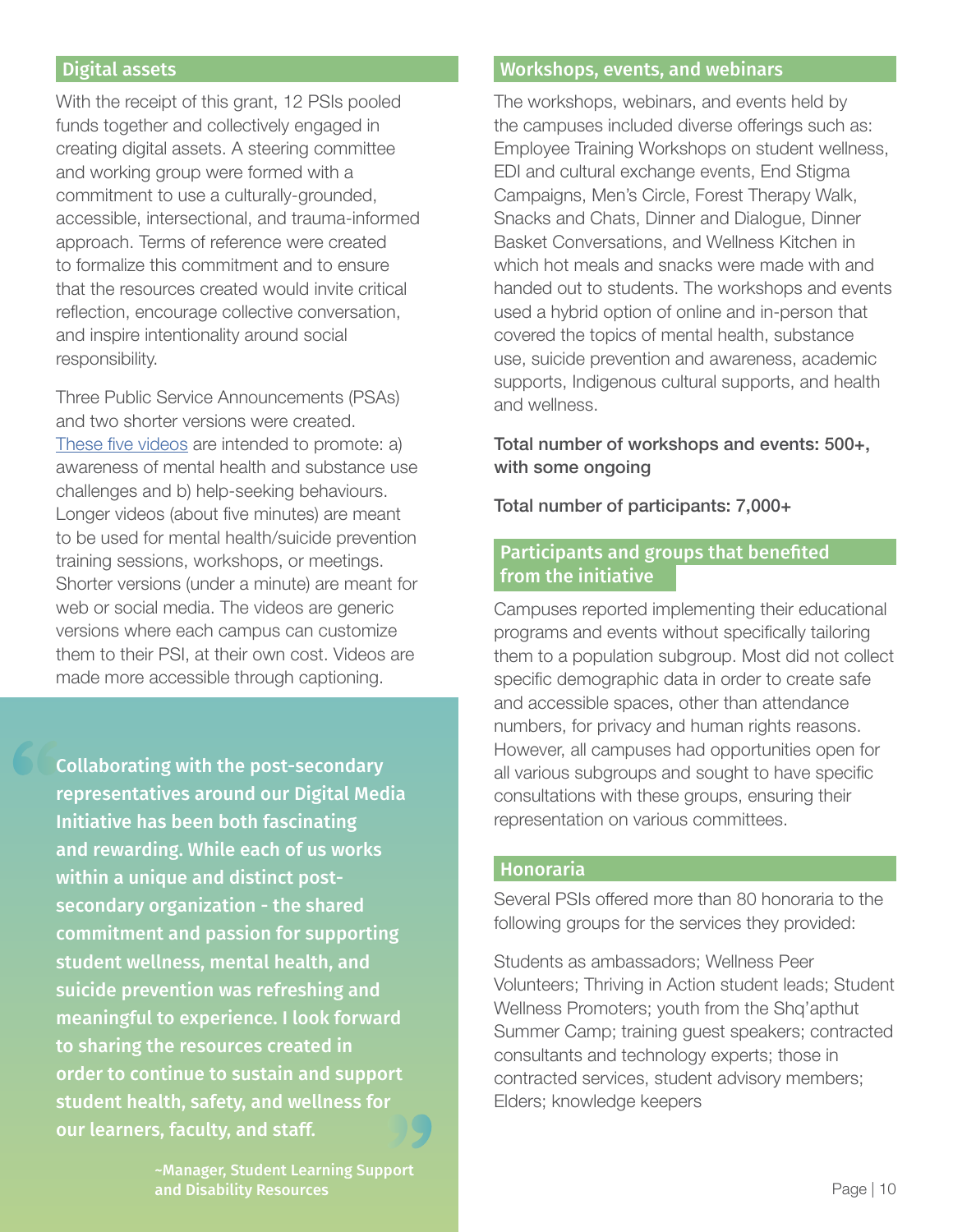Other deliverables include the development of a protective factors research proposal; a literature review on Indigenous approaches toward (mental) health; a new "Restorative Relations & Student Supports" department in development; creation of a 'tree' with Messages of Hope (ongoing); handing out 500 Suicide Prevention ribbons & tealights for World Suicide Prevention Day; project assistants and practicum students attending conferences and webinars related to suicide.



## Other deliverables **6. Reflections and** Lessons Learned

The funding provided to the 25 PSIs by MMHA created an important opportunity to raise awareness about suicide/mental health and education for students and staff. Depending on the size of the PSIs and/or their locations, their demographics, and their needs and concerns, the campuses used the funding to review and revise their existing resources, develop new ones, and build capacity to provide support for their community members.

While the campuses struggled with complications from the pandemic, experienced staff turnover, and at times lack of in-person and online student engagement, they found the timing of the funding critical. Some participating campuses shared that the funding impacted their institution's capacity to hire health promotion specialists or contractors for the duration of the project or permanently.

Smaller institutions were grateful for the noncompetitive process in the grant application as they questioned their ability to compete with projects from larger institutions. Connecting students with community resources was also appreciated by institutions with smaller levels of student life (in comparison with larger institutions with residences).

The HM|HC Support Team recognized that campus communities, much like their members, all come with their own unique contexts, needs, and dynamics (especially with the pandemic), and that there is no one way to carry out implementation. Such recognition allowed CMHA BC to give freedom to campuses to spend their funds and implement their programs in ways that worked for their settings and populations as long as they were within the principles of health promotion and completed their deliverables. Campuses appreciated flexible responses to their sometimes multiplicative requests for changes as well as opportunities to administer funds in ways that supported their approach to implementation.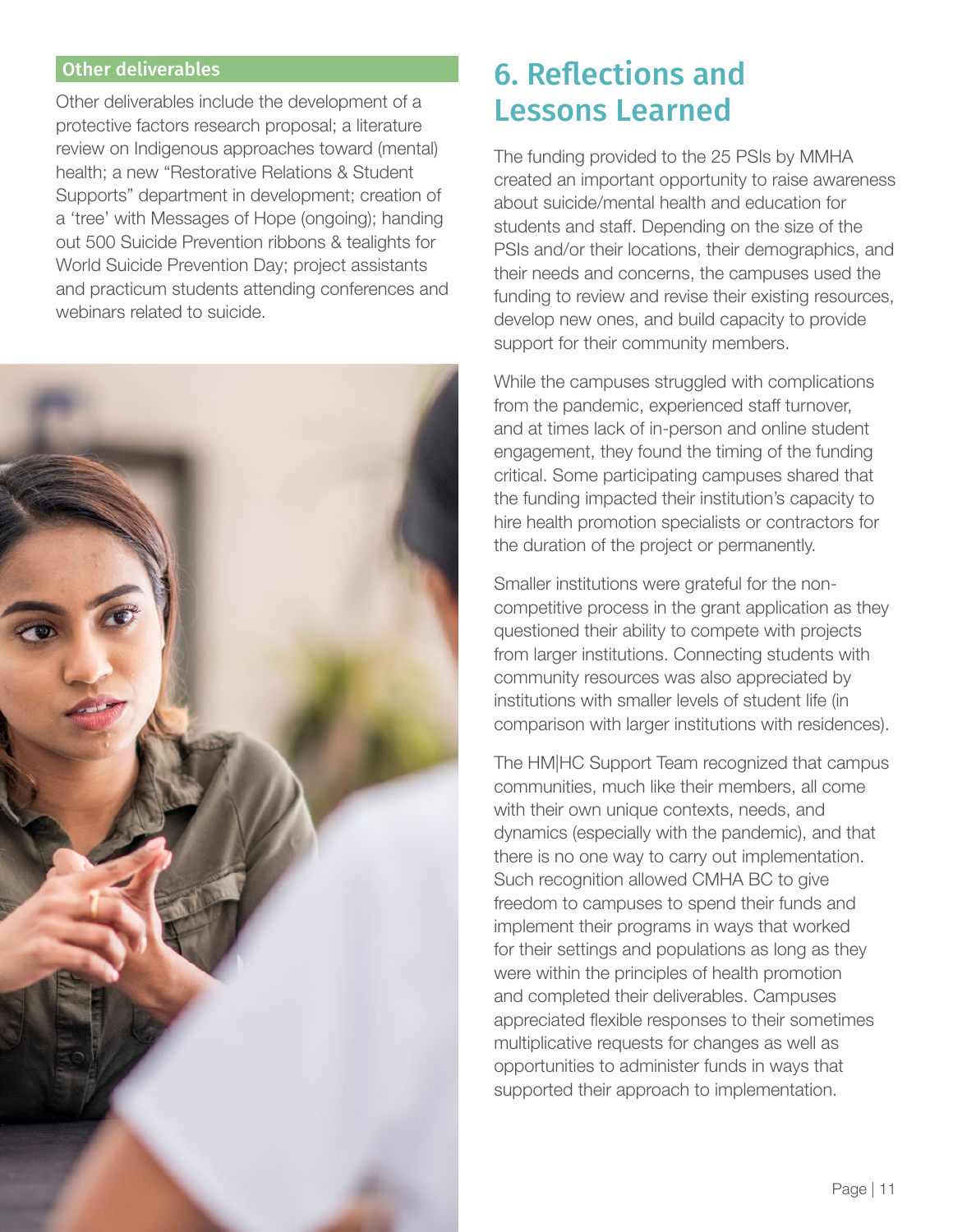The funding facilitated intra- and inter-institutional collaborations as well as opportunities for external partnerships. Some campuses recommended more communication and collaboration with each other and their surrounding communities, and hope to share resources, offer educational opportunities together, and learn about their common challenges or strengths.

A few campuses found the expectations in CMHA BC administration of the grant (recording and reporting required information) to not reflect the information initially requested in the grant application. CMHA BC acknowledges the need from the outset to respectfully negotiate with participating campuses an embedded evaluation approach to services and educational programs. This would increase the likelihood of collecting more experiential information/knowledge and so would better assess the impact of the initiatives and their value for campus members.



 $\frac{1}{10}$  on to  $\left( \frac{1}{2}\right)$ " More than ever, people are struggling with the current events in the world. It's imperative people feel heard so they don't mistakenly believe they are alone or lack a support system. Communication is critical & we can't shy away from discussing suicide with our peers, families, colleagues & students to let them know we will assist them to access the care required.

~ Staff response after a QPR 1-hour course

CMHA BC also recognizes that campuses involved in this project have experienced other challenges; however, campuses likely prefer to report more positive outcomes to the funder. Those challenges have been recorded by a CMHA BC postdoctoral research fellow, who has worked on an evaluation of the overall format and structure of the project. Her interviews with several campuses involved in this project will shed more light on campuses' struggles and serve to help strengthen and improve future initiatives.

A majority of the campuses recognized the importance of consistent funding to support ongoing mental health initiatives, especially those focused on equitably and effectively supporting the populations whose mental health is adversely impacted by unjust social and structural factors. Having access to long-term, sustainable funding was a concern for many campuses. CMHA BC welcomes new opportunities to support PSIs' initiatives and to provide stewardship and technical assistance to BC PSIs in the future.